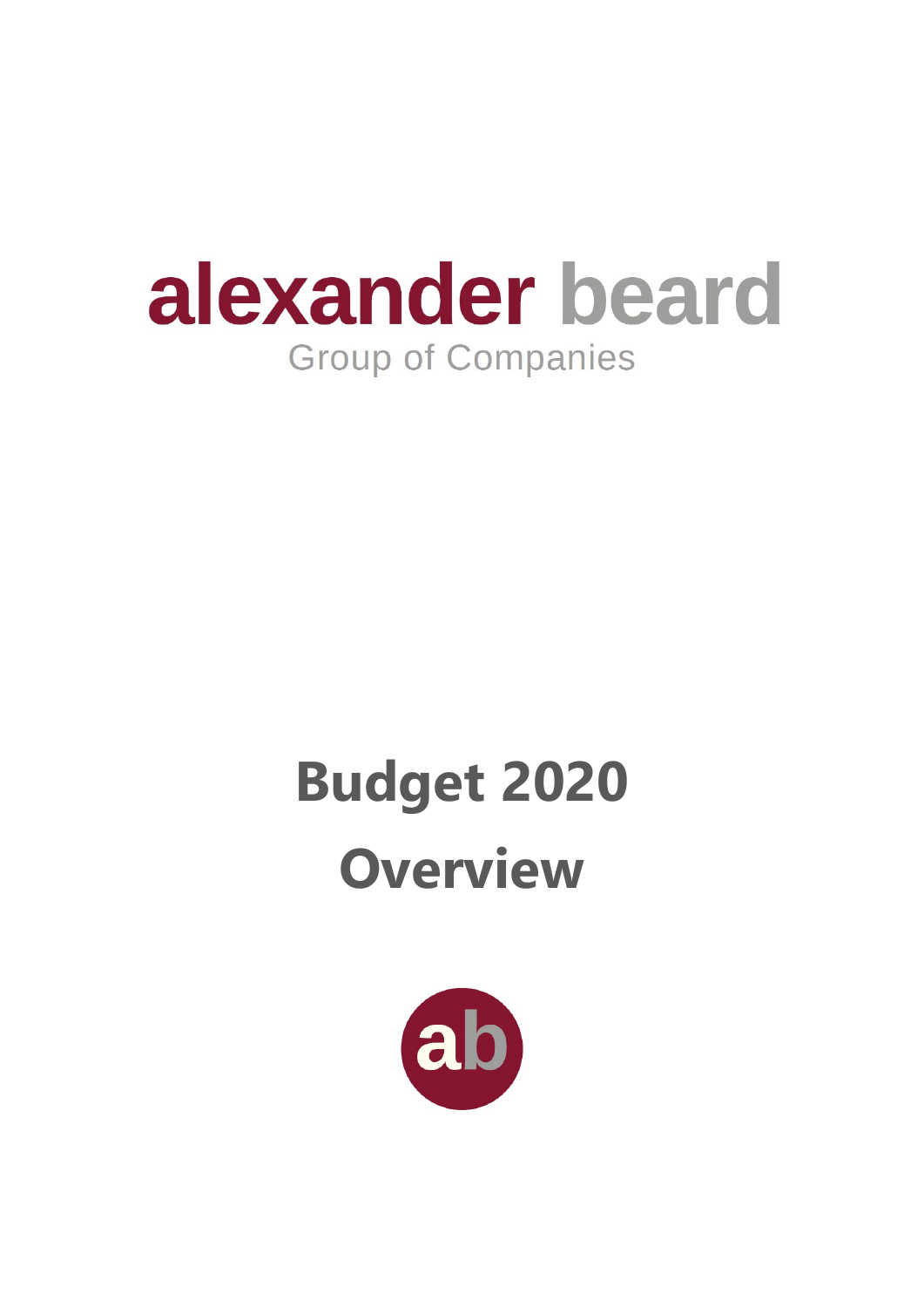### **Introduction**

So was it the Coronavirus Budget, or the Infrastructure Budget? Or was it, as the Chancellor declared at the end of his speech, the 'people's Budget from a people's government?' It was certainly a Budget that was high on spending commitments and one that the Chancellor declared would 'get things done.' Now where have we heard that before..?

Almost three months to the day after the General Election, new Chancellor Rishi Sunak delivered his first Budget speech. He delivered it, not as he might have expected, against a backdrop of optimistic economic forecasts and the opportunities of Brexit, but against the growing threat of the coronavirus outbreak, and the impact it might have on the UK economy.

# **The political background**

On 12th December 2019, Boris Johnson won a decisive 80 seat majority for the Conservatives in the UK General Election. He promised to 'unlock Britain's potential' and 'level up opportunity' through a huge programme of investment in the country's infrastructure, covering road, rail and 5G connectivity.

The man charged with paying for all this and honouring the Conservative election pledge not to raise the rates of income tax, national insurance or VAT, was Chancellor (and former leadership rival) Sajid Javid. He duly announced that the first Budget of the new 'People's Government' would be on Wednesday 11th March.

And then, in the cabinet reshuffle of February 2020, Javid dramatically resigned. He was swiftly replaced by his effective second in-command, Rishi Sunak, the Chief Secretary to the Treasury.

For a while there were rumours that the Budget might need to be delayed but, with Sunak impressing officials with his grasp of the details, 11th March was confirmed and, after the usual Prime Minister's questions, the new Chancellor stood up to deliver his first Budget.

# **The economic background**

When Sajid Javid announced the date of the Budget in early January, virtually no one had heard of coronavirus. When he resigned in mid-February, it was something largely confined to China – there were just two cases in Italy. At the time of writing, there are more than 9,000 known cases in that country, with a mortality rate of nearly 5%.

Chinese exports are down 17% in the first two months of the year as the impact of the virus is felt and, closer to home, the airline Flybe collapsed last week. It is simply impossible to say what the economic consequences of the virus will be: it could, for example, deal a significant blow to the already fragile Italian economy with a knock-on effect throughout Europe. It may do further damage to the UK high street, which saw a 7.8% drop in footfall in February.

The Federal Reserve had cut US interest rates early in the month and, on the morning of the Budget, the Bank of England followed suit, cutting the UK base rate from 0.75% to 0.25% in a bid to shore up the economy amid the virus outbreak.

So Rishi Sunak could hardly have delivered his first Budget in more difficult circumstances. Never mind coronavirus, there was also a looming oil price war: the two together had meant that Monday 9th March was the worst day on world stock markets since the economic crisis of 2008, with the UK's FTSE100 index down by nearly 8% on the day. The US S&P 500 was down by more than 7% on the day and there were similar falls in other major world markets.

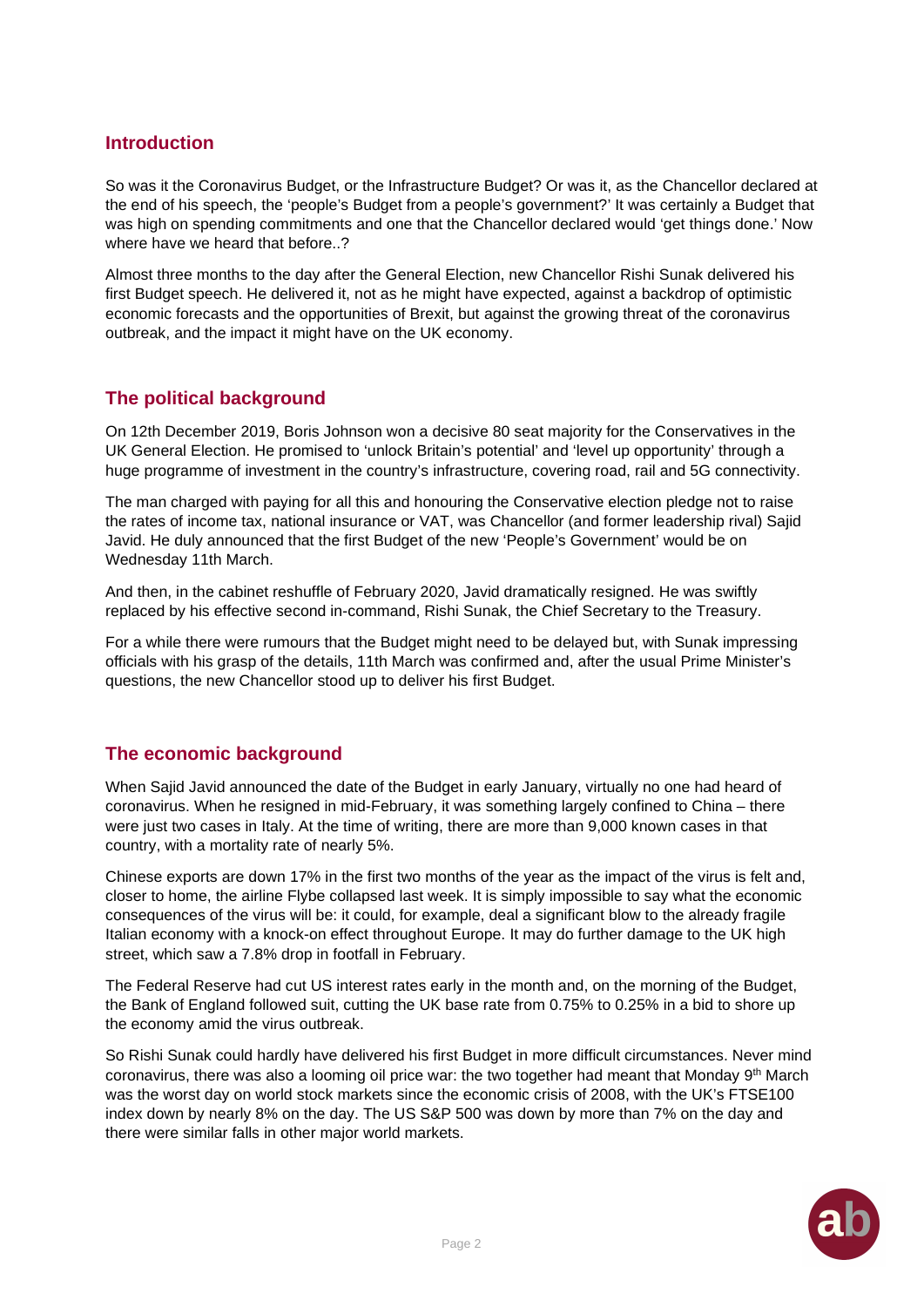The new Chancellor faced a very difficult balancing act, described as 'like juggling water,' according to the BBC's Laura Kuenssberg. He had to react to the crisis, protecting the UK economy against the worst impact of it and giving the NHS the money to cope with it, while at the same time presenting a vision of life after the coronavirus has passed.

He also needed to honour the Conservative manifesto pledge to borrow only to invest, and to limit public sector net investment to 3% of GDP. Many commentators, however, suggested that he might loosen the 'fiscal guidelines' to give himself some 'wiggle room.'

Speaking ahead of the Budget statement, Sunak said, 'This is a Budget for people right across the country – no region will be left behind.'

He added that he would 'not let coronavirus cripple the UK economy, but we simply do not know what impact it will have.' The usual slew of forecast growth rates in the Budget will certainly need to be taken with a very large pinch of salt. Equally, you would not rule out a second Budget in the Autumn, when the economic consequences of the virus and the steps needed for recovery can be more accurately assessed.

#### **The speech**

#### *Opening remarks*

Rishi Sunak rose to speak at 12:35 and immediately addressed the issue of coronavirus which would, he said, have a 'significant impact' on the UK economy. The government needed to deliver 'stability and security' and he wasted little time in promising that the NHS would have whatever resources it needed to tackle the threat from the virus.

However, while coronavirus was a 'key challenge facing our country today,' it was 'not the only challenge,' as he promised a Budget that would deliver 'economic change and geographical change' as well as 'security today and prosperity tomorrow.' It would be, he declared, 'a Budget from a government that gets things done.'

#### *The response to coronavirus*

The Chancellor conceded that the virus would have a significant temporary impact on the UK economy, disrupting both the supply chain, confirming the forecast that up to 20% of people could be off work at any one time at the height of the virus, and demand in the economy, as people stayed at home. That meant he would need to deliver a 'bridge for business' and he confirmed that he was working closely with the Bank of England to deliver a response that was 'temporary, timely and targeted.'

The response would come via a £30bn 'three point plan,' the first part of which was effectively a blank cheque for the NHS to give it the resources it needed to tackle the threat.

His second point was a 'safety net for people,' bringing forward the payment of statutory sick pay for all those advised to self-isolate, making it quicker and easier for the self-employed to access benefits if they were ill and removing the requirement for those receiving benefits to attend a job centre. There would also be a £500m hardship fund for local authorities to support vulnerable people in their local area.

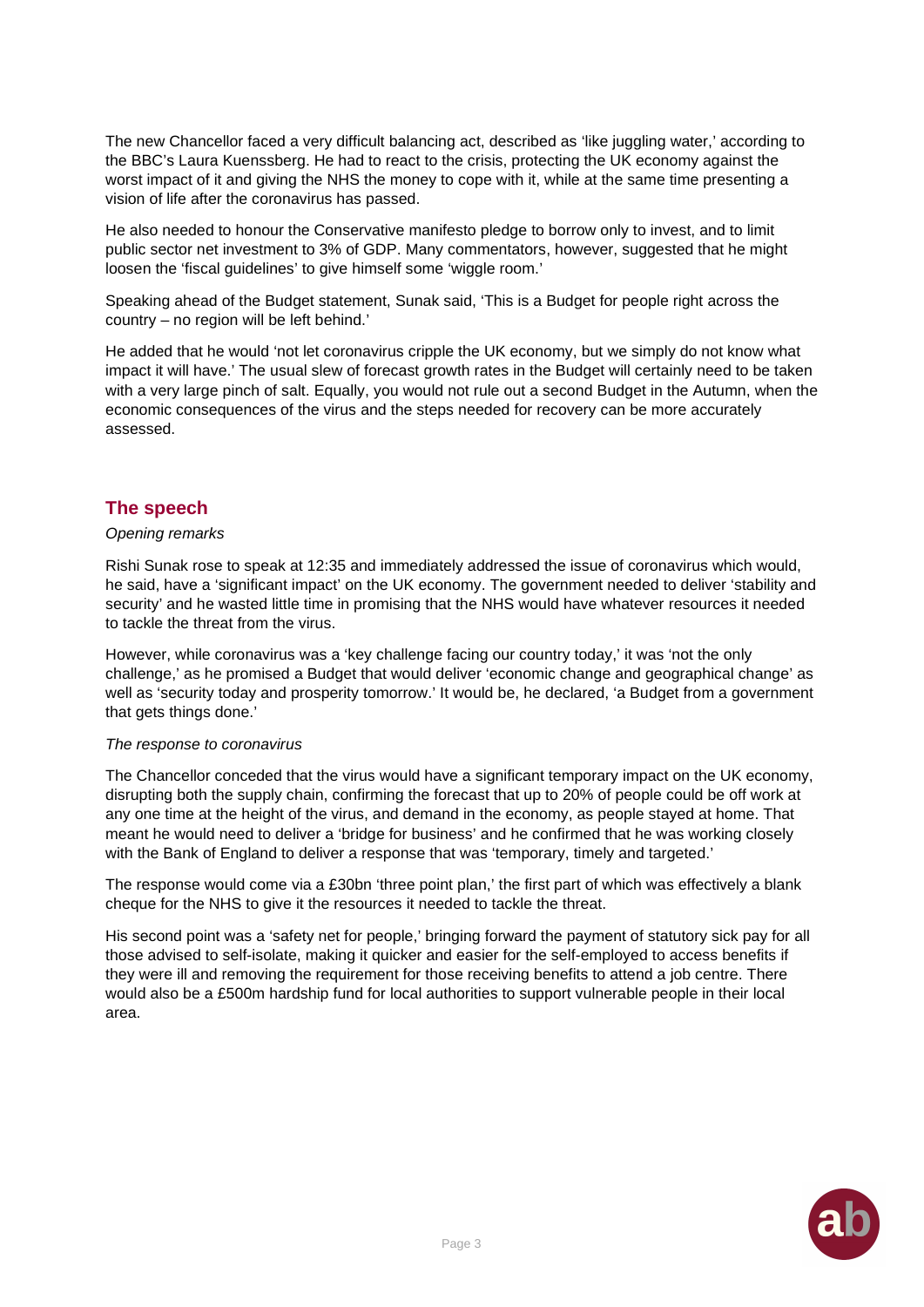#### **Economic growth and the numbers**

The Chancellor conceded that coronavirus would have a significant impact on the UK economy, with the Office for Budget Responsibility expecting that growth would be 1.1% in 2020, down from an earlier OBR forecast of 1.4%. However, as the economy recovers, growth should be 1.8% in 2021 (from an earlier forecast of 1.6%) followed by 1.5% in 2022 and then 1.3% in 2023 and 1.4% in 2024.

By 2025, it is expected that there will be an extra 500,000 people in work, with inflation forecast to be 1.4% this year and 1.8% next year. He said it will "remain at target" for the next three years, which presumably means the Bank of England's target rate of 2%.

As you would expect, the Chancellor was bullish on the UK economy. There were more people in work than ever before, inflation was stable, and the economy was growing. Essentially, that was the whole point of the Budget. How are we going to pay for the significant investment in infrastructure? The economy will grow and tax revenues will go up.

Let's hope the Chancellor is right: his Budget committed to the 'largest sustained fiscal boost in 30 years' as he outlined a 2.8% increase in public spending in real terms. The OBR expects a budget deficit of 2.1% of GDP in 2019/20, increasing to 2.4% in the next financial year.

| What           | Entrepreneurs' Relief reduced back to £1m from<br>current £10m.                                                                                                                                                                                                                                                                                               |
|----------------|---------------------------------------------------------------------------------------------------------------------------------------------------------------------------------------------------------------------------------------------------------------------------------------------------------------------------------------------------------------|
| When           | The measure will take effect for Entrepreneurs'<br>Relief qualifying disposals made on or after 11th<br>March 2020.                                                                                                                                                                                                                                           |
| <b>Comment</b> | Many had expected Entrepreneurs' Relief to be<br>fully abolished but Sunak has stopped short of<br>this. The relief gives business owners a lower<br>capital gains tax (CGT) rate of 10% on the sale of<br>businesses over their lifetime. The lifetime limit,<br>on which the 10% is eligible, reduces from £10m<br>to £1m. The standard rate of CGT is 20%. |

# **Personal taxation and allowances**

| What           | Increase in National Insurance threshold for<br>employees and the self employed to £9,500.                                                                                                                                |
|----------------|---------------------------------------------------------------------------------------------------------------------------------------------------------------------------------------------------------------------------|
| When           | From April 2020.                                                                                                                                                                                                          |
| <b>Comment</b> | This will save all workers earning more than<br>£12,600 around £100 a year. Currently,<br>employees pay 12% of their earnings in National<br>Insurance contributions once they earn between<br>£8,632 and £50,000 a year. |

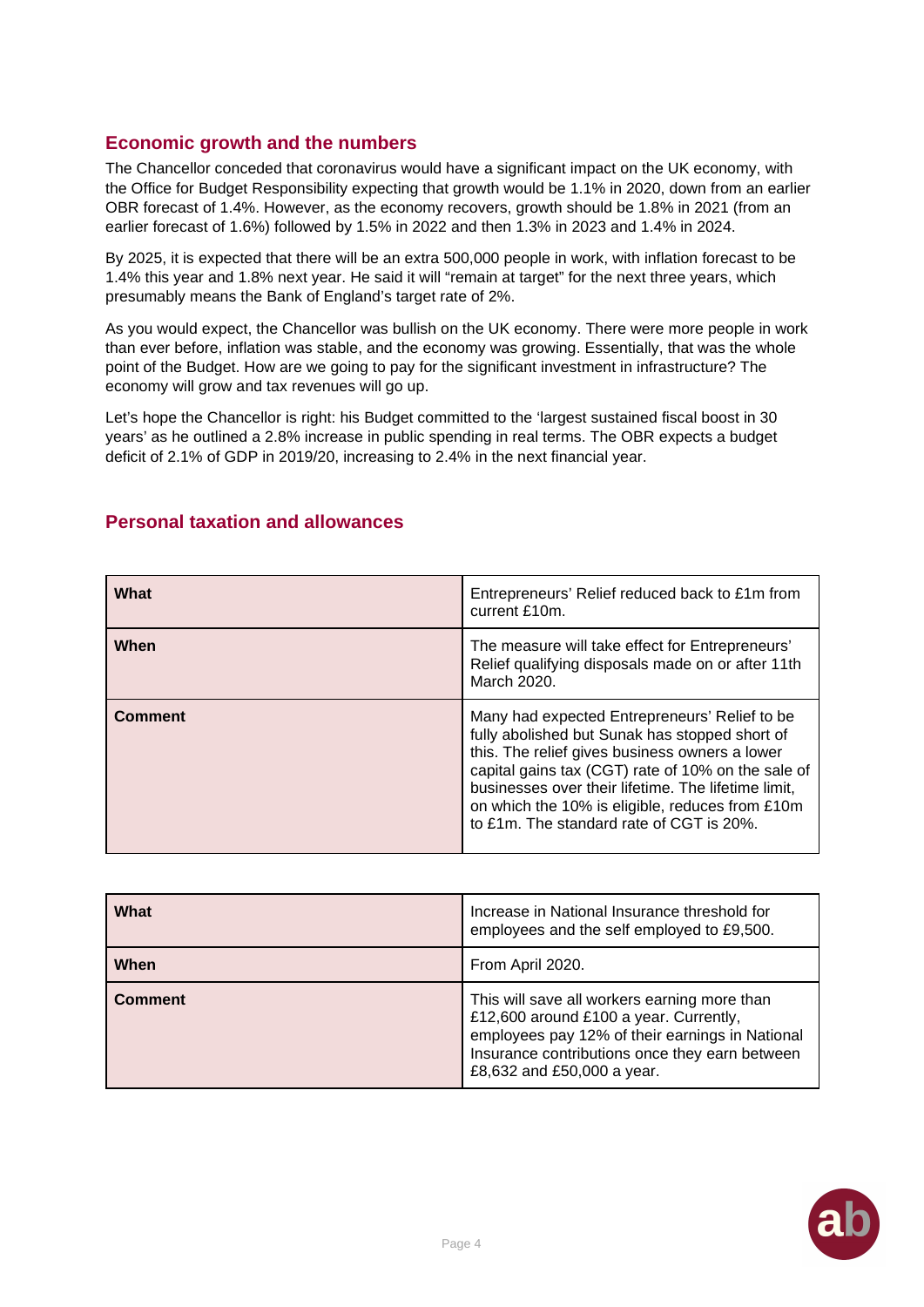# **Pensions and savings**

| What           | The Junior ISA allowance will rise from £4,368 to<br>£9,000. The same limit will apply to Child Trust<br>Funds (CTFs). The adult ISA allowance remains<br>unchanged.                                                                        |
|----------------|---------------------------------------------------------------------------------------------------------------------------------------------------------------------------------------------------------------------------------------------|
| When           | From 6th April 2020.                                                                                                                                                                                                                        |
| <b>Comment</b> | There is a considerable increase in the amount<br>that can be invested in a tax efficient way for<br>children.<br>Until April 2017, the adult ISA allowance<br>increased each year, but since then it has<br>remained unchanged at £20,000. |

| What           | The lifetime allowance (LTA) will increase in line<br>with CPI for 2020-21, rising to £1,073,100.                                                                                                                                                                                                                                               |
|----------------|-------------------------------------------------------------------------------------------------------------------------------------------------------------------------------------------------------------------------------------------------------------------------------------------------------------------------------------------------|
| When           | From 6th April 2020.                                                                                                                                                                                                                                                                                                                            |
| <b>Comment</b> | The LTA is the maximum amount an individual<br>can accrue in a pension scheme whilst retaining<br>the tax benefits. The LTA has been progressively<br>whittled away since it was introduced in 2006.<br>But in 2017, when the LTA stood at £1m, it was<br>announced that it would from now on be<br>increased each year in line with inflation. |

| <b>What</b>    | An increase in the pensions annual allowance<br>taper thresholds of £90,000 each.<br>The minimum annual allowance is decreased<br>from £10,000 to £4,000.                                                                                                                                                                                                             |
|----------------|-----------------------------------------------------------------------------------------------------------------------------------------------------------------------------------------------------------------------------------------------------------------------------------------------------------------------------------------------------------------------|
| When           | Benefits accrued on or after 6 April 2020.                                                                                                                                                                                                                                                                                                                            |
| <b>Comment</b> | The threshold income for high earners, after which<br>their annual allowance is reduced, will be increased<br>to £200,000. The annual allowance will only begin<br>to taper down for individuals who also have an<br>'adjusted income' above £240,000.<br>Those with an adjusted income of £312,000 or more<br>will now have a tapered annual allowance of<br>£4,000. |
|                | Primarily, this is the government's response to<br>concerns from doctors and hospital consultants that<br>they were penalised for working extra hours. The<br>move will help reassure some doctors they can take<br>on additional work without worrying about<br>unexpected tax bills.                                                                                |

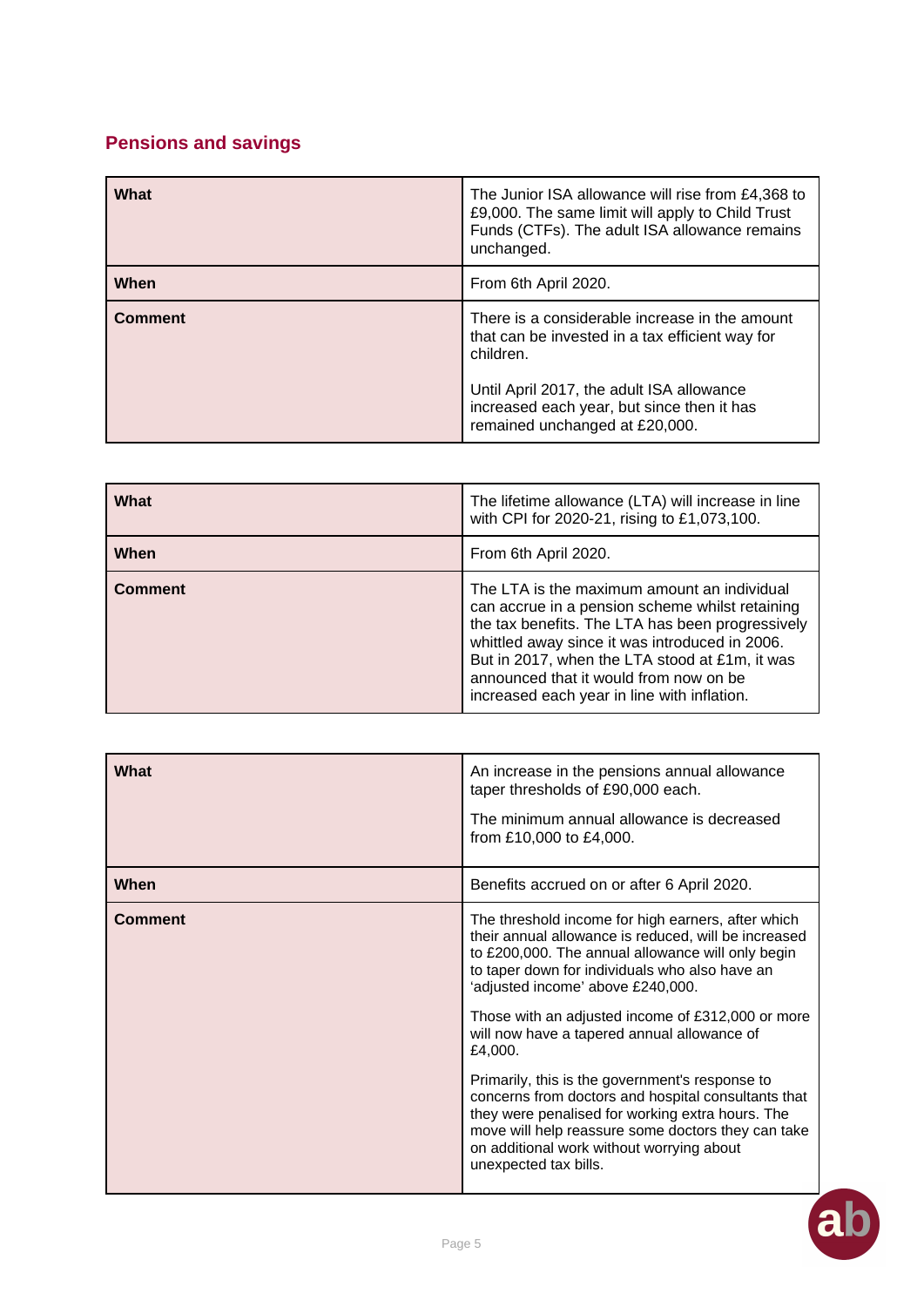### **Business investment and taxation**

The Chancellor unveiled a raft of measures to support UK business, both in the short term as they deal with the impact of coronavirus and in the medium to long term.

Companies employing fewer than 250 employees can reclaim the first 14 days of Statutory Sick Pay (SSP) from the government.

The Chancellor announced a £2.2bn grant scheme to support small businesses. In addition, HMRC will scale up its 'time to pay' service and there will be a new £1bn business loans scheme for small businesses, with 80% of the loans guaranteed by the government.

There was also the promise of a £3,000 cash grant for any firm that is currently eligible for small business rates relief or rural rate relief. 'This is a £2bn cash injection direct to 700,000 of our smallest businesses,' said the Chancellor.

The Chancellor also announced an £18bn 'fiscal loosening', better understood as 'more credit.' Like many other countries, it appears that he will encourage the banks to be more flexible with loans for small business during the current crisis.

He stated that there will be the largest and fastest increase in R&D spending in decades, with investment increasing to £22bn a year by 2024-25.

| What           | Corporation tax will remain at 19%.                                                                                                                                    |
|----------------|------------------------------------------------------------------------------------------------------------------------------------------------------------------------|
| When           | N/A.                                                                                                                                                                   |
| <b>Comment</b> | The government had previously promised to<br>reduce the level of corporation tax from 19% to<br>17%. The headline rate of 19% remains one of<br>the lowest in the G20. |

| What           | Employment Allowance (EA) increased from<br>£3,000 to £4,000.                                                                                                                                   |
|----------------|-------------------------------------------------------------------------------------------------------------------------------------------------------------------------------------------------|
| When           | April 2020.                                                                                                                                                                                     |
| <b>Comment</b> | Businesses with a Class 1 National Insurance bill<br>below £100,000 in the previous tax year will be<br>eligible, a measure that the government says will<br>benefit around 500,000 businesses. |

| What           | Changes to off-payroll working rules (IR35) to go<br>ahead.                                                                                                                                                                             |
|----------------|-----------------------------------------------------------------------------------------------------------------------------------------------------------------------------------------------------------------------------------------|
| When           | From 6th April 2020.                                                                                                                                                                                                                    |
| <b>Comment</b> | Measures already announced will come into<br>force. The new legislation will affect contractors<br>working through a Personal Service Company,<br>recruitment agencies and with end clients who<br>are a large or medium sized company. |

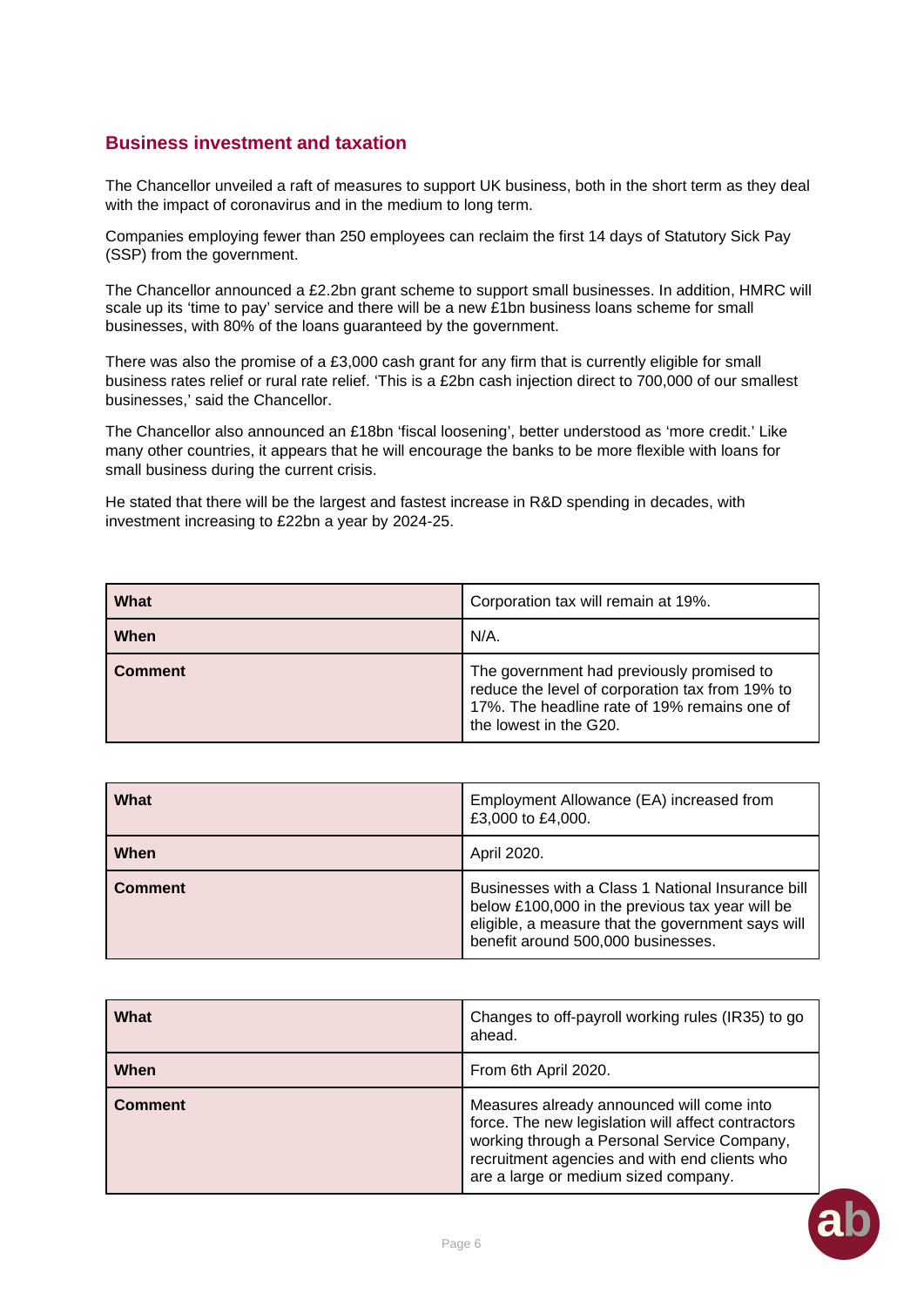| What           | Changes in business rates for smaller<br>businesses and additional measures in response<br>to coronavirus.                                                                                                                                                                                                                           |
|----------------|--------------------------------------------------------------------------------------------------------------------------------------------------------------------------------------------------------------------------------------------------------------------------------------------------------------------------------------|
| When           | From 1st April 2020.                                                                                                                                                                                                                                                                                                                 |
| <b>Comment</b> | The government had already announced that the<br>business rates retail discount would be increased<br>to 50% for properties with a rateable value below<br>£51,000 in England. In light of coronavirus, they<br>are increasing this to 100% for 2020-21.                                                                             |
|                | The relief will also be extended to include the<br>leisure and hospitality sectors. In addition, the<br>government had announced the introduction of a<br>£1,000 Business Rates discount for pubs in<br>England with a rateable value of less than<br>£100,000. In response to the coronavirus, this will<br>be increased to £5,000. |

| What           | Structures and buildings allowance (SBA) rate<br>change increasing from 2% to 3%.                                                                                                                                                                                                                                                                              |
|----------------|----------------------------------------------------------------------------------------------------------------------------------------------------------------------------------------------------------------------------------------------------------------------------------------------------------------------------------------------------------------|
| When           | The change will take effect from 1st April 2020 for<br>corporation tax and 6th April 2020 for income tax.                                                                                                                                                                                                                                                      |
| <b>Comment</b> | An increase in the annual rate of the structures<br>and buildings allowance to 3% will provide over<br>£1 billion in additional relief for businesses by the<br>end of 2024-25.<br>Together with measures to incentivise spending<br>on R&D, this will unlock new investment and<br>further enhance the international competitiveness<br>of the UK tax system. |

| What           | An extension in funding of the British Business<br>Bank's Start-Up Loans programme to the end of<br>$2021 - 22$ .                                                                                                                                   |
|----------------|-----------------------------------------------------------------------------------------------------------------------------------------------------------------------------------------------------------------------------------------------------|
| When           | Immediately.                                                                                                                                                                                                                                        |
| <b>Comment</b> | This will reportedly support up to 10,000 further<br>entrepreneurs across the UK to access finance to<br>start a business. It is an important part of the<br>government's ambition to level up opportunity<br>across the UK and support enterprise. |

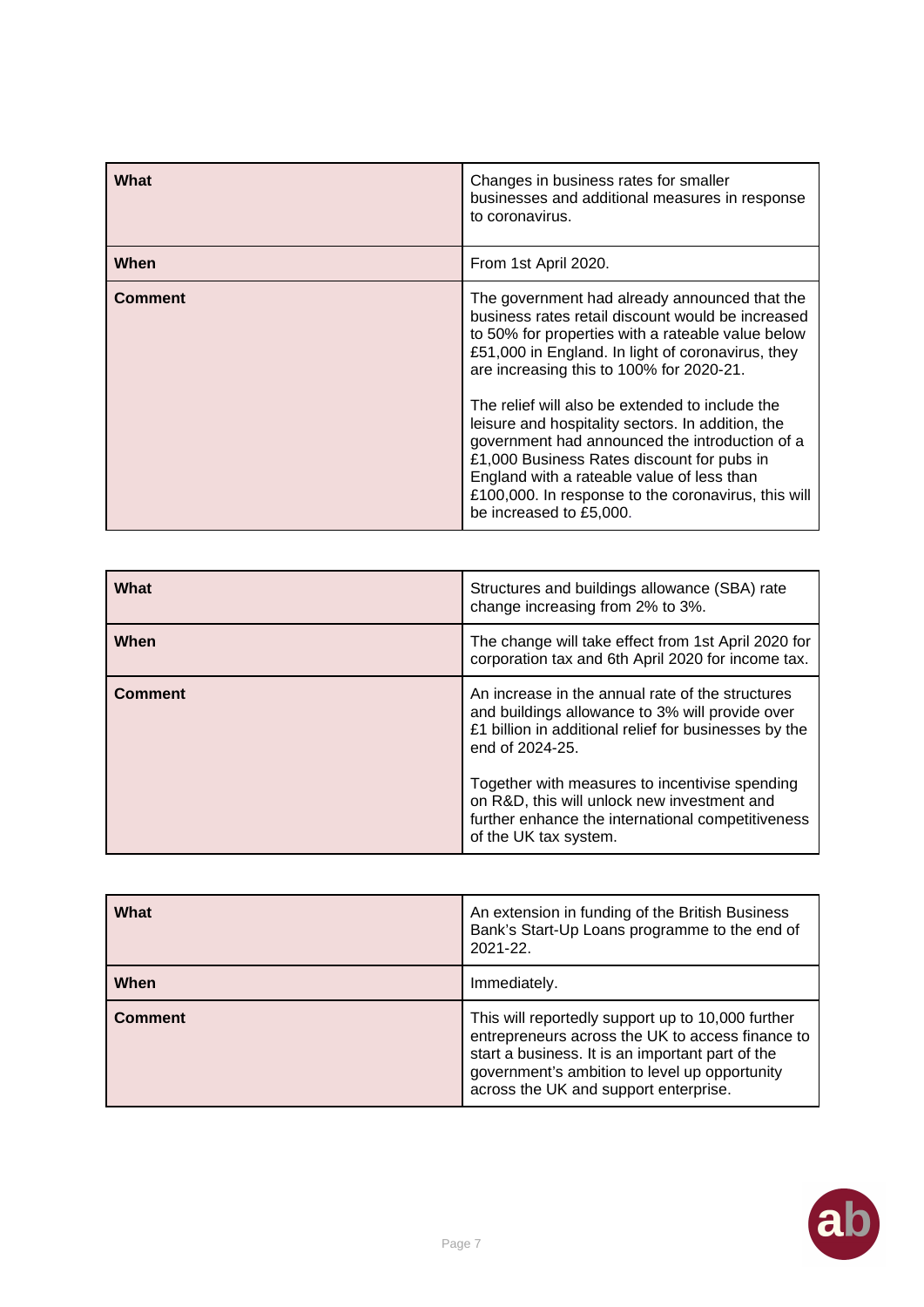# **Other measures**

| What           | The government has launched consultations on<br>overhauling the Retail Price Index (RPI) measure<br>of inflation.                                                                                                                                      |
|----------------|--------------------------------------------------------------------------------------------------------------------------------------------------------------------------------------------------------------------------------------------------------|
| When           | Consultation until 22nd April 2020.                                                                                                                                                                                                                    |
| <b>Comment</b> | This consultation follows proposals presented<br>last March to address the shortcomings of RPI as<br>a measure of inflation. One of the key aims is to<br>align its calculation with that of the consumer<br>price index (CPI) including housing cost. |

| What           | National Living Wage (NLW) to rise by 6.2%.                                                                                                                                                                                                                                                                                                                                                                                             |
|----------------|-----------------------------------------------------------------------------------------------------------------------------------------------------------------------------------------------------------------------------------------------------------------------------------------------------------------------------------------------------------------------------------------------------------------------------------------|
| When           | April 2020.                                                                                                                                                                                                                                                                                                                                                                                                                             |
| <b>Comment</b> | A new, ambitious target for the NLW to reach two<br>thirds of median earnings and to extend this to<br>workers aged 21 and over by 2024 (provided<br>economic conditions allow).<br>It had already been planned to raise the national<br>living wage to £8.72 an hour, from April 2020.<br>This matches a commitment made in 2013 to<br>increase it to the level of the National Minimum<br>Wage. It is projected to be £10.50 by 2024. |

| What           | A zero rate of VAT applying to sanitary products.                                                                                                                               |
|----------------|---------------------------------------------------------------------------------------------------------------------------------------------------------------------------------|
| When           | 1st January 2021.                                                                                                                                                               |
| <b>Comment</b> | This honours the government's commitment to<br>scrapping the unpopular 'tampon tax' as part of a<br>conscious effort to level up the UK and give equal<br>opportunities to all. |

#### **The UK's infrastructure**

The Chancellor announced £2.5bn of funding over the next five years, pledging that up to 50m potholes 'would be filled by the end of this parliament.'

In total, there was a huge £640bn commitment to infrastructure over the next five years, with the National Infrastructure Strategy setting out more specific details in the coming months. However, plenty of measures were announced in the Budget.

The most headline-catching has been the commitment to create a new 'economic campus' for the government in the North (it is widely rumoured to be heading for Teesside) which will ultimately see 22,000 civil servants moved out of London.

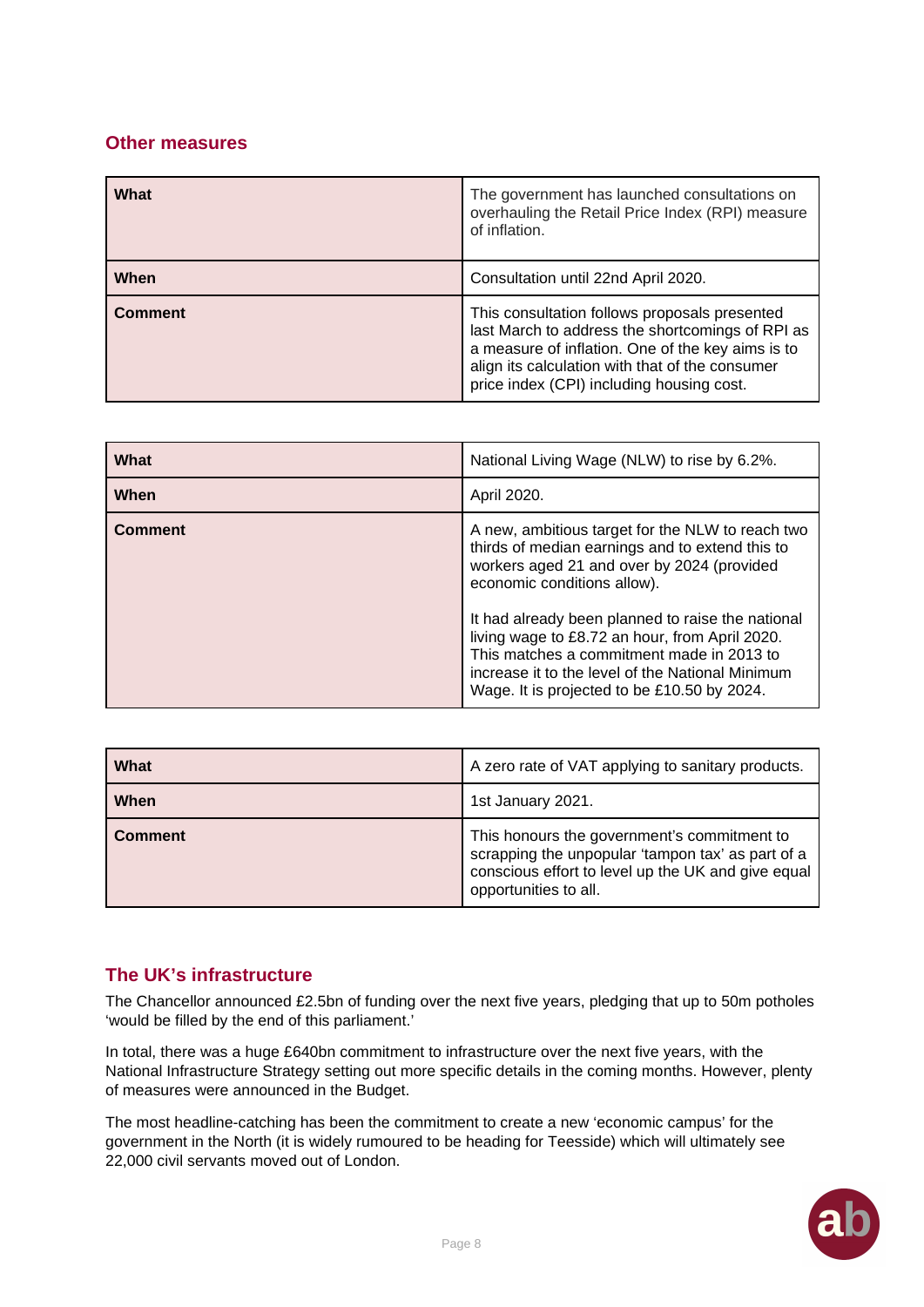There was more money for cities and towns, with £640m going to Scotland, £360m to Wales and £210m to the Northern Ireland Assembly. On top of this, the eight 'metro mayors' (including a new one for West Yorkshire) will receive new 'London-style funding settlements,' giving them £4.2bn for transport.

There will be a £5bn investment in 'gigabit-capable broadband' as 5G is rolled out, plus an extra £510m to ensure that 95% of the country can access 4G broadband within the next four years.

There will be a big investment in the railways and an equally large commitment to the road network. Inevitably, there will be significant investment in flood defences, with the Chancellor committing an extra £120m for this year and £200m more for 'flood resilience,' as well as committing to doubling the amount spent on flood defences, taking it up to £5.2bn over the next six years.

#### **Housing**

Along with the promised review of the business rates system, the Chancellor also promised a review of the planning system: clearly the UK is going to need many more homes.

In the interim, he announced £400m for building on brownfield sites, and a £12bn commitment to building affordable homes which will, in part, be paid for by imposing a 2% stamp duty levy on non-UK residents buying property in England and Northern Ireland, which will be introduced from April 2021.

There was also a commitment to spend £643m on moving rough sleepers into permanent accommodation, and an additional £1bn will be provided to remove unsafe cladding from buildings over 18m high in the wake of the Grenfell Tower disaster.

# **Excise duties**

The Chancellor acknowledged the impact US tariffs were having on the Scottish Whiskey industry and announced £1m to promote Scottish food and drink overseas, plus £10m of R&D funding to help the industry 'go green.' In addition, the planned increase in duty will be cancelled for this year.

He also cancelled the planned increase in beer duty, making this only the second Budget in the last 20 years that has not seen an increase in alcohol duty, acknowledging that small pubs were often at the heart of local communities.

To the surprise of many, he also kept fuel duty frozen. It had been generally expected that fuel duty would increase as part of a measure to encourage greener forms of transport.

# **Education**

The Chancellor announced further investment in education, including an increase of 4% in pupil funding and an extra £29m per year by 2023-24 for primary school PE teaching. He also managed to find £8m for more football facilities up and down the UK.

His biggest commitment, though, was an extra £400m for age 16-19 education and £1.5bn for further education, making good on a promise made by the previous Chancellor.

He also removed VAT on e-publications. This change, which will come into effect in December, will mean that there will be no VAT to pay on books you read on your Kindle.

#### **The environment**

As had been anticipated, there were a number of measures on the environment although, perhaps, not as many as might have been expected from a government that is firmly committed to making the country carbon-neutral by 2050.

The Chancellor announced that the government 'will increase taxes on pollution.' From April 2022, the climate change levy on electricity will be frozen, but increased on gas.